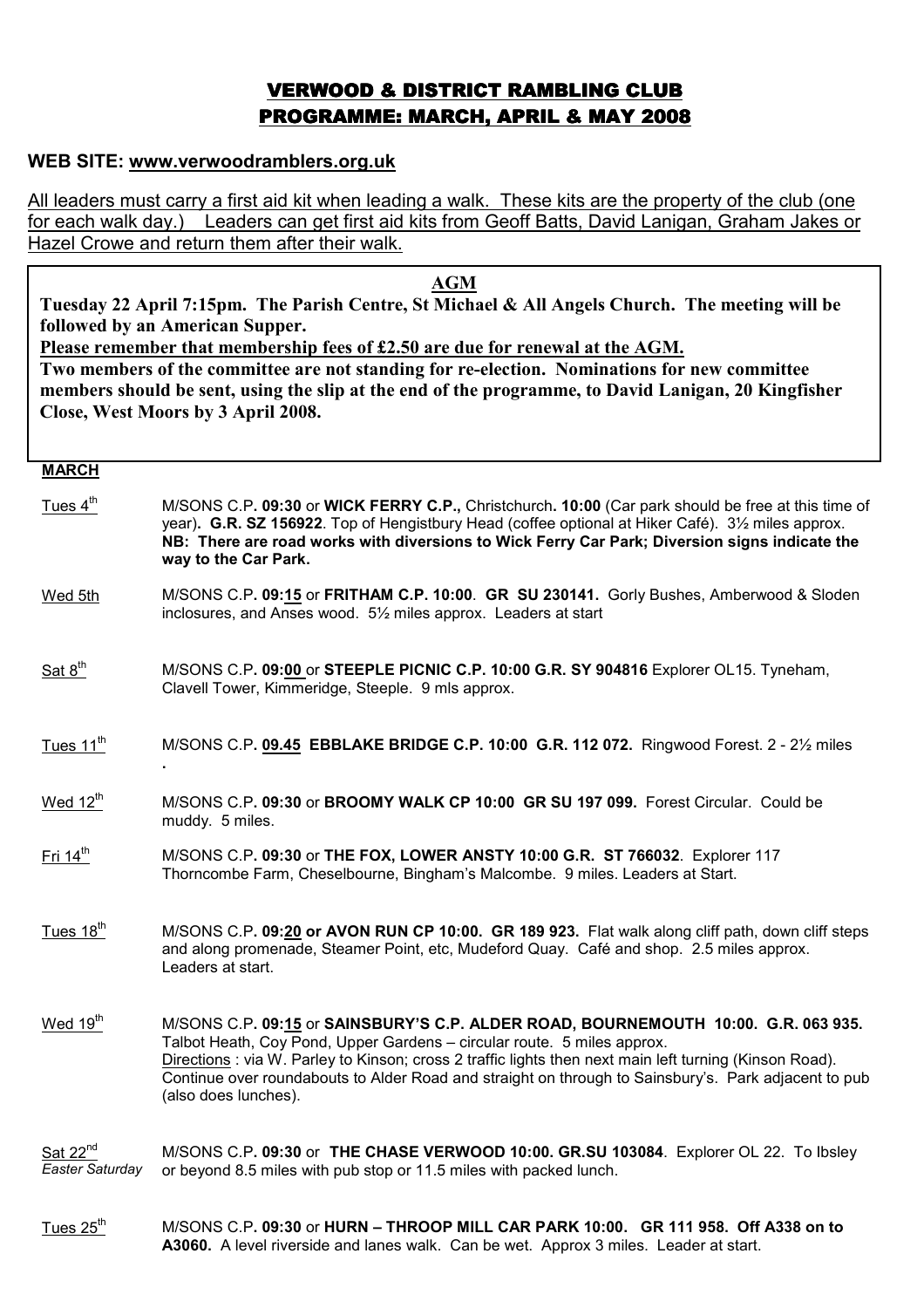- Wed  $26<sup>th</sup>$  M/SONS C.P. 09:30. A Martin Down Walk. Full details not available at the time this programme went to print. Please contact leader for details.
- Fri 28<sup>th</sup> M/SONS C.P. 09:30 or BRAEMORE CHURCH C.P. 10:00 park close to wall. G.R. SU 154188 Explorer O.L. 22 & 130. Outwick, Radnall Wood, Rockbourne, Provost Farm, Wick Down, North Charford Down Farm10 miles approx – undulating. Leaders at start.

### APRIL

- Tues 1<sup>st</sup> M/SONS C.P. 09:30 or FERNDOWN PARLEY COMMON 10:00. GR 087 991. PARK AT THE END OF LONE PINE DRIVE. 3 miles. Leader at start.
- Wed 2<sup>nd</sup> M/SONS C.P. 09:30 or RUFUS STONE C.P. 10:00 G.R. SU271125 O.L. 22. Circular New Forest walk. Forest paths and tracks and brief stretches of road. 5.5mls.approx.
- $Sat 5<sup>tn</sup>$  M/SONS C.P. 09:40 or WIMBORNE ST GILES 10:00 on road opposite school (park close to wall) G.R. SU 032 120. Explorer 118. Monkton Up Wimborne, Ackling Dyke, Gussage Down and Gussage All Saints. 9-10 miles.
- Tues  $8<sup>th</sup>$  M/SONS C.P. 09:30 or **BRAEMORE CHURCH** (park close to wall) **10:00 G.R.154 189** (OL 22 map) Steeple Lane, Whitsbury Wood. Poss. foals & flowers.
- Wed  $9<sup>th</sup>$  No walk submitted.

.

- Fri 11<sup>th</sup> M/SONS C.P. 09:15 or. PORTLAND HEIGHTS C.P. 10:30. G.R. SY 691731. Explorer O.L. 15. Walk around Portland. 8 miles approx.
- Tues  $15<sup>th</sup>$  M/SONS C.P. 09:45 or ALBION INN 10:00 G.R. 077094 Mount Pleasant Farm, Crane Vally GC. Could be muddy. 1 stile. 3 miles approx Leader at start
- Wed  $16<sup>th</sup>$  M/SONS C.P.  $10:00$  or VERELEY C.P.  $10:30$ . GR SU 196 051. OL2. Leader at start. . Little Wood, Backley Plain, Ridley Green.
- $Sat 19<sup>th</sup>$  M/SONS C.P. 09:30 or CHARLTON MARSHALL 10:15. G.R. SY 901040 (Park by church in lay-by) Explorer 118. Wards Drove, Little Down, Gorcome Farm, North Farm. Could be muddy. 10 miles approx. Leader at start
- Tues 22<sup>nd</sup> M/SONS C.P. 09:30 or WILVERLEY PLAIN C.P. 10:00. G.R. SU252011. O.L. 22. Undulating walk around Wilverley Plain and Markway Inclosure. 3mls. approx.
- Wed 23<sup>rd</sup> M/SONS C.P. 10:00 or BUSY BEE CAFE C.P. 10:15 GR SU 135 048. OL22. Leader at start. Moors Valley and back.
- Fri 25<sup>th</sup> M/SONS C.P. 09:15 or THORNCOMBE WOOD/BLACKHEATH CP 10:15. G.R. SY 724 923. Explorer O.L.15. Thorncombe Wood, Hardy's Cottage, Tolpuddle Hollow, Ridge Way, Little Cheam, Stinsford. 9 miles approx with hilly bits.
- Tues  $29<sup>th</sup>$  M/SONS C.P. 09:30 or HURN RAMSDOWN CAR PARK 10:00. GR 131 971. TRACK OFF SOPLEY ROAD NEAR HURN AIRPORT (AVON CAUSEWAY). Good paths but some steep hills. Approx 2.5 miles. Leader at start.
- Wed  $30<sup>th</sup>$  M/SONS C.P. 09:40 or WOODLANDS VILLAGE HALL (has a car park) 10:00. G.R. 055 091 OS Map 118. Repeat of last year's walk from Woodlands to Edmondsham and then back via the woods behind the campsite between Woodlands and Verwood. Some stiles, hopefully many bluebells, through woods and over fields. Minor hills. Varied scenery. About 5 miles (2¼ hours roughly). Leader at start.